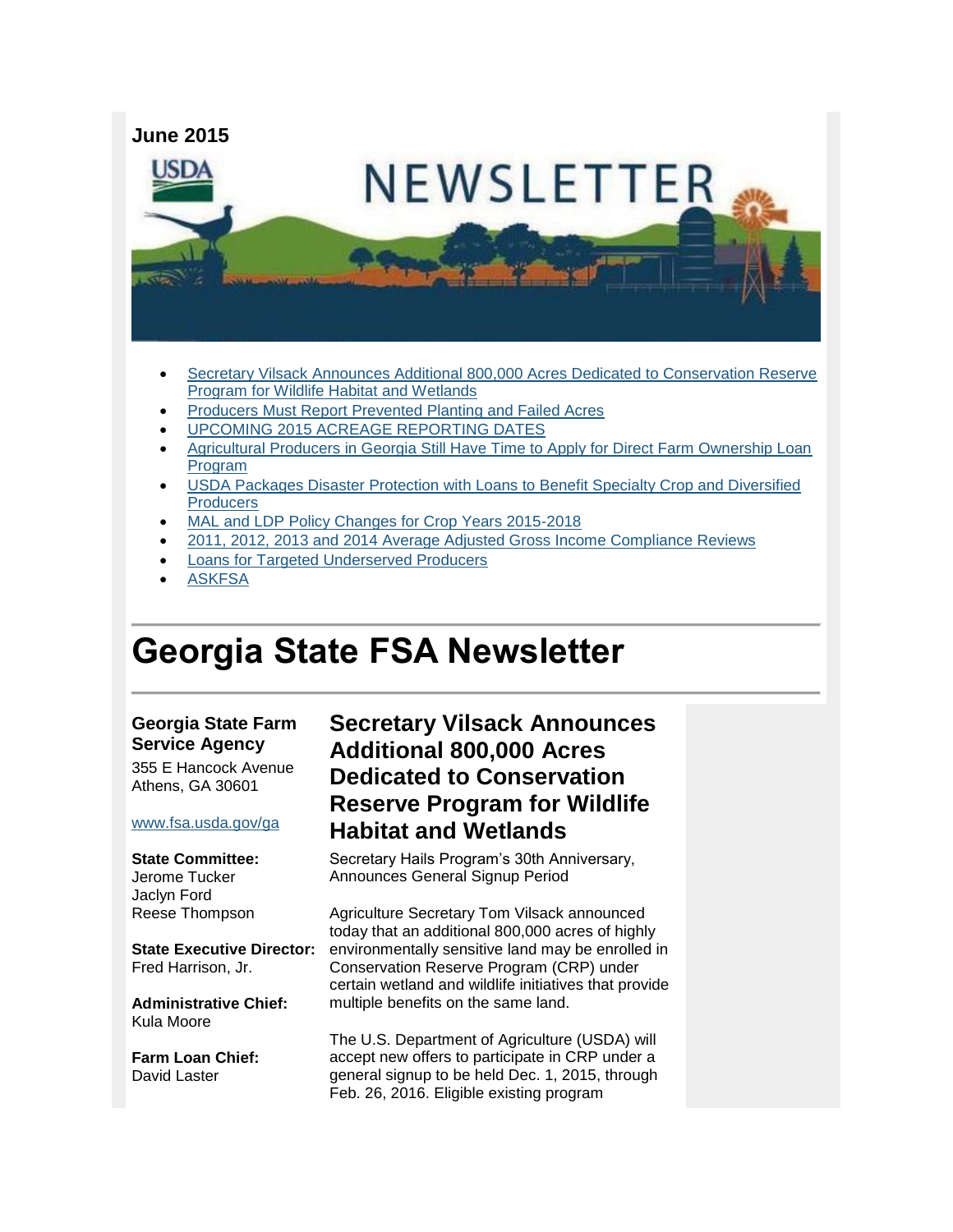#### **Farm Program Chief:** Brett Martin

#### **Public Affairs/Outreach:** Neal Leonard

Please contact your local FSA Office for questions specific to your operation or county.

participants with contracts expiring Sept. 30, 2015, will be granted an option for one-year extensions. Farmers and ranchers interested in removing sensitive land from agricultural production and planting grasses or trees to reduce soil erosion, improve water quality and restore wildlife habitat are encouraged to enroll.

For 30 years, the Conservation Reserve Program has helped farmers and ranchers prevent more than 8 billion tons of soil from eroding, reduce nitrogen and phosphorous runoff relative to cropland by 95 and 85 percent respectively, and even sequester 43 million tons of greenhouse gases annually, equal to taking 8 million cars off the road.

The voluntary Conservation Reserve Program allows USDA to contract with agricultural producers so that environmentally sensitive land is conserved. Participants establish long-term, resource-conserving plant species to control soil erosion, improve water quality and develop wildlife habitat. In return, USDA's Farm Service Agency (FSA) provides participants with rental payments and cost-share assistance. Contract duration is between 10 and 15 years.

CRP protects water quality and restores significant habitat for ducks, pheasants, turkey, quail, deer and other important wildlife which spurs economic development like hunting and fishing, outdoor recreation and tourism across rural America. Today's announcement allows an additional 800,000 acres for duck nesting habitat and other wetland and wildlife habitat initiatives to be enrolled in the program.

Farmers and ranchers should consider the various CRP continuous sign-up initiatives that may help target specific resource concerns. Financial assistance is offered for many practices including conservation buffers and pollinator habitat plantings, and initiatives such as the highly erodible lands, bottomland hardwood tree and longleaf pine.

Farmers and ranchers may visit their FSA county office for additional information. The 2014 Farm Bill authorized the enrollment of grasslands in CRP and information on grasslands enrollment will be available after the regulation is published later this summer.

For more information on CRP and other FSA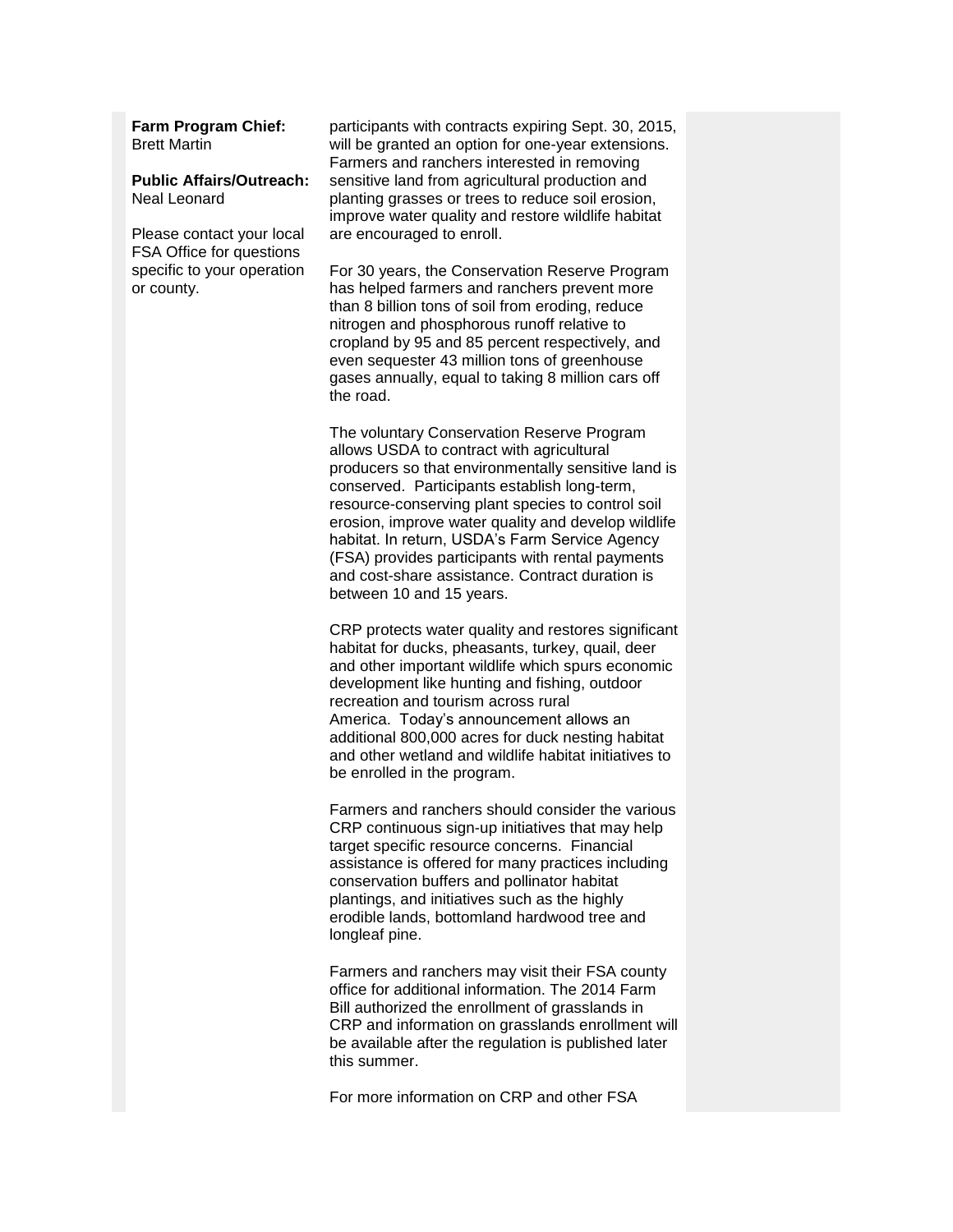#### <span id="page-2-0"></span>**Producers Must Report Prevented Planting and Failed Acres**

USDA Farm Service Agency (FSA) reminds producers of the requirement to report prevented planting and failed acres timely in order to establish or retain FSA program eligibility.

Producers must report crop acreage they intended to plant, but due to natural disaster, were prevented from planting. Prevented planting acreage must be reported on form FSA-576, Notice of Loss, no later than 15 calendar days after the final planting date as established by FSA and Risk Management Agency (RMA). Producers should check with the local FSA for the RMA/FSAestablished final planting dates to insure a timely submission of a prevented planting request.

If a producer is unable to report the prevented planting acreage within the 15 calendar days following the final planting date, a late-filed report can be submitted. Late-filed reports will only be accepted if FSA conducts a farm visit to assess the eligible disaster condition that prevented the crop from being planted; **a late-filing fee will be charged**.

Additionally, producers with failed acres should also use form FSA-576, Notice of Loss, to report failed acres. Any request for "failed" acreage credit are required to be reported to the local FSA office **PRIOR** to destroying the crop so the COF can perform a field visit to verify the disaster condition.

For losses on crops covered by the Non-Insured Crop Disaster Assistance Program (NAP) and crop insurance, producers must file a Notice of Loss within 15 days of the occurrence of the disaster or when losses become apparent. Producers must timely file a Notice of Loss for failed acres on all crops including grasses.

## <span id="page-2-1"></span>**UPCOMING 2015 ACREAGE REPORTING DATES**

In order to comply with FSA program eligibility requirements, all producers are encouraged to visit their local County FSA office to file an accurate crop certification report by the applicable deadline.

The following acreage reporting date is applicable for the entire state of Georgia:

July 15, 2015: ALL crops for which an earlier specific acreage reporting date is not established - These crops include, but are not limited to Corn, Cotton, Grain Sorghum, Peanuts,Soybeans.

The following exceptions apply to the above acreage reporting dates:

If the crop has not been planted by the above acreage reporting date, then the acreage must be reported no later than 15 calendar days after planting is completed.

· If a producer acquires additional acreage after the above acreage reporting date, then the acreage must be reported no later than 30 calendars days after purchase or acquiring the lease. Appropriate documentation must be provided to the county office.

If a perennial forage crop is reported with the intended use of "cover only," "green manure," "left standing," or "seed," then the acreage must be reported by July 15th; if this type of cover (perennial forage crop) is reported with an intended use of either forage (hay) or grazing, the final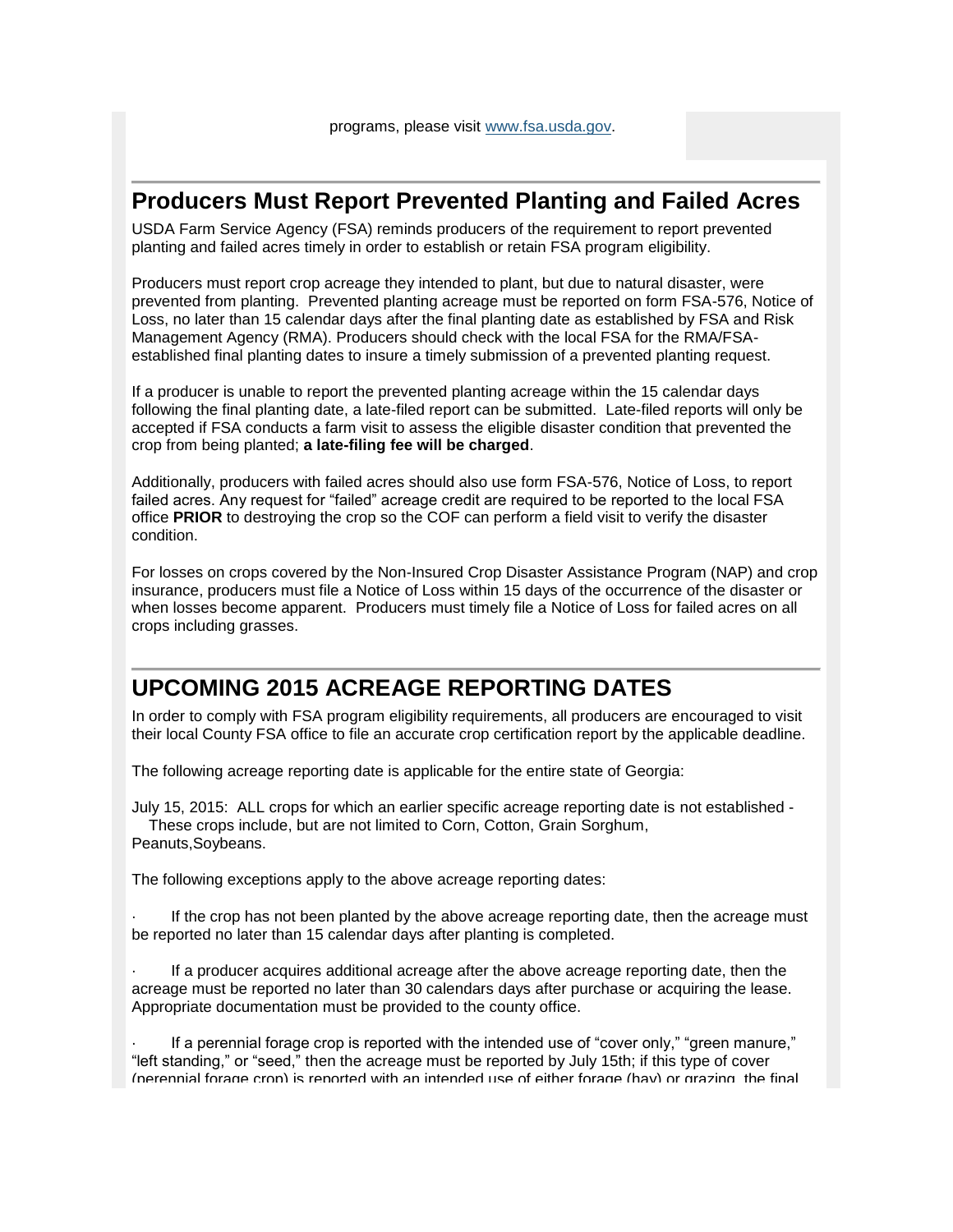reporting date has already passed and a late fee will be assessed.

Noninsured Crop Disaster Assistance Program (NAP) policy holders should note that the acreage reporting date for NAP covered crops is the earlier of the dates listed above or 15 calendar days before grazing or harvesting of the crop begins.

For questions regarding crop certification and crop loss reports, please contact your local FSA office.

### <span id="page-3-0"></span>**Agricultural Producers in Georgia Still Have Time to Apply for Direct Farm Ownership Loan Program**

Low-Interest Loans Can Help Producers Start or Expand Farms

The U.S. Department of Agriculture (USDA) Georgia Farm Service Agency (FSA) today announced that farmers and ranchers still have time to apply for low interest loans available through the FSA direct farm ownership program. Applications must be approved by Sept. 30, 2015, to take advantage of the funding available. Applicants must meet eligibility requirements.

Eligible farmers and ranchers can borrow up to \$300,000 to buy farmland, construct or repair buildings, pay closing costs, or promote soil and water conservation. The interest rate is 3.50 percent with terms up to 40 years to repay.

New farmers and ranchers, military veterans, and underserved farmers and ranchers also are encouraged to apply. Each year Congress targets 80 percent of available loan funds to beginning and targeted underserved farmers and ranchers. Targeted underserved groups include American Indians or Alaskan Natives, Asians, Blacks or African Americans, Native Hawaiians, or other Pacific Islanders, Hispanics and women.

For more information about farm loan, visit [www.fsa.usda.gov/farmloans,](http://www.fsa.usda.gov/farmloans) or contact your local FSA office. To find your local FSA county office, visit [https://offices.usda.gov.](https://offices.usda.gov/)

#### <span id="page-3-1"></span>**USDA Packages Disaster Protection with Loans to Benefit Specialty Crop and Diversified Producers**

Free basic coverage and discounted premiums available for new and underserved loan applicants

U.S. Department of Agriculture (USDA) Farm Service Agency (FSA) today announced that producers who apply for FSA farm loans also will be offered the opportunity to enroll in new disaster loss protections created by the 2014 Farm Bill. The new coverage, available from the Noninsured Crop Disaster Assistance Program (NAP), is available to FSA loan applicants who grow noninsurable crops, so this is especially important to fruit and vegetable producers and other specialty crop growers.

New, underserved and limited income specialty growers who apply for farm loans could qualify for basic loss coverage at no cost, or higher coverage for a discounted premium.

The basic disaster coverage protects at 55 percent of the market price for crop losses that exceed 50 percent of production. Covered crops include "specialty" crops, for instance, vegetables, fruits, mushrooms, floriculture, ornamental nursery, aquaculture, turf grass, ginseng, honey, syrup, hay, forage, grazing and energy crops. FSA allows beginning, underserved or limited income producers to obtain NAP coverage up to 90 days after the normal application closing date when they also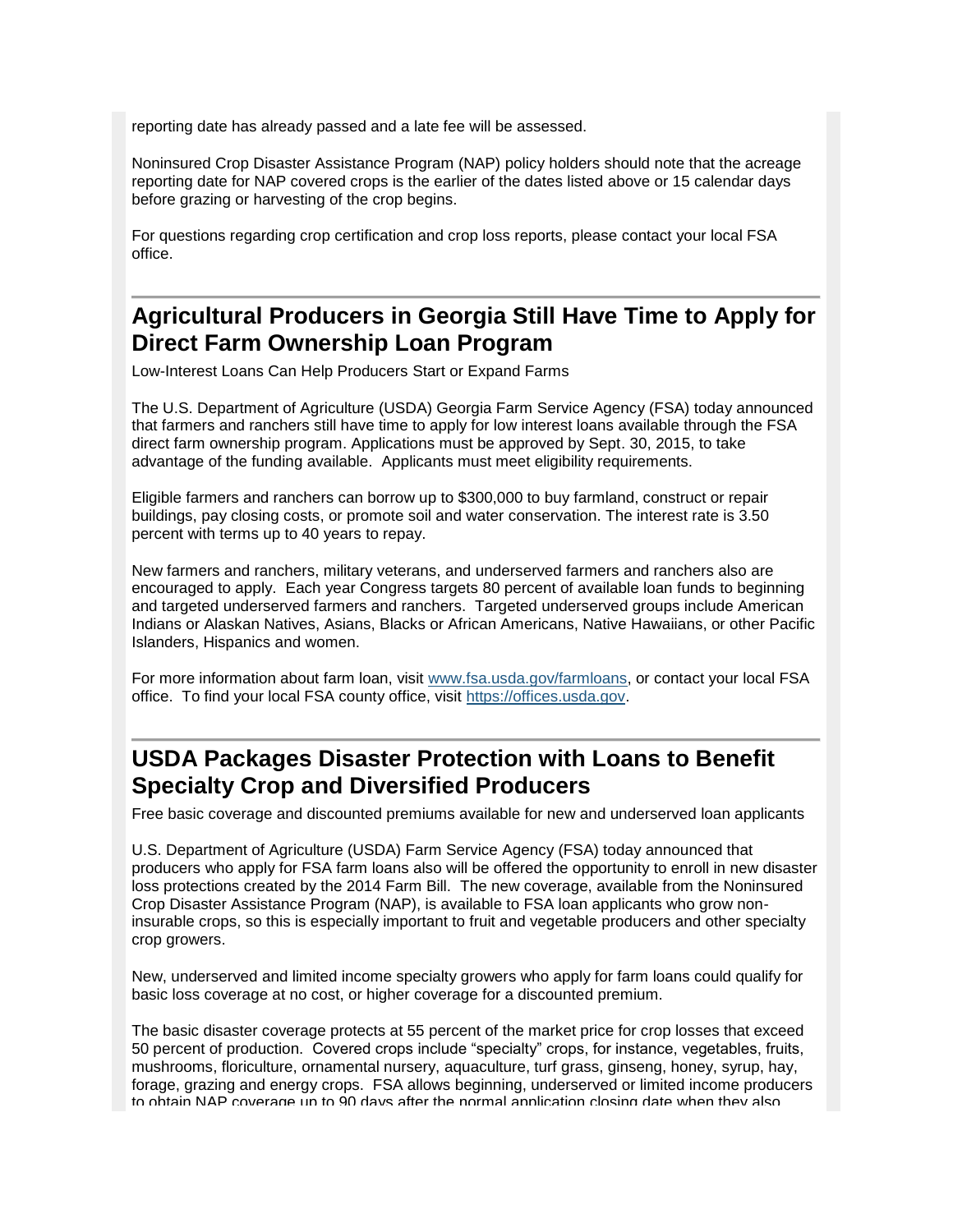apply for FSA credit.

In addition to free basic coverage, beginning, underserved or limited income producers are eligible for a 50 percent discount on premiums for the higher levels of coverage that protect up to 65 percent of expected production at 100 percent of the average market price. Producers also may work with FSA to protect value-added production, such as organic or direct market crops, at their fair market value in those markets. Targeted underserved groups eligible for free or discounted coverage are American Indians or Alaskan Natives, Asians, Blacks or African Americans, Native Hawaiians or other Pacific Islanders, Hispanics, and women.

FSA offers a variety of loan products, including farm ownership loans, operating loans and microloans that have a streamlined application process.

Growers need not apply for an FSA loan, nor be a beginning, limited resource, or underserved farmer, to be eligible for Noninsured Crop Disaster Assistance Program assistance. To learn more, visit [www.fsa.usda.gov/nap](http://www.fsa.usda.gov/nap) or [www.fsa.usda.gov/farmloans,](http://www.fsa.usda.gov/programs-and-services/farm-loan-programs/index) or contact your local FSA office at [https://offices.usda.gov.](http://links.govdelivery.com/track?type=click&enid=ZWFzPTEmbWFpbGluZ2lkPTIwMTUwNTEzLjQ0OTUwNTUxJm1lc3NhZ2VpZD1NREItUFJELUJVTC0yMDE1MDUxMy40NDk1MDU1MSZkYXRhYmFzZWlkPTEwMDEmc2VyaWFsPTE3MTI2NTkzJmVtYWlsaWQ9aXNhYmVsLmJlbmVtZWxpc0B3ZGMudXNkYS5nb3YmdXNlcmlkPWlzYWJlbC5iZW5lbWVsaXNAd2RjLnVzZGEuZ292JmZsPSZleHRyYT1NdWx0aXZhcmlhdGVJZD0mJiY=&&&101&&&http://offices.usda.gov)

#### <span id="page-4-0"></span>**MAL and LDP Policy Changes for Crop Years 2015-2018**

The Agricultural Act of 2014 authorized 2014-2018 crop year Marketing Assistance Loans (MALs) and Loan Deficiency Payments (LDPs), with a few minor policy changes.

Among the changes, farm-stored MAL collateral transferred to warehouse storage will retain the original loan rate, be allowed to transfer only the outstanding farm-stored quantity with no additional quantity allowed and will no longer require producers to have a paid for measurement service when moving or commingling loan collateral.

MALs and LDPs provide financing and marketing assistance for wheat, feed grains, soybeans, and other oilseeds, pulse crops, rice, peanuts, cotton, wool and honey. MALs provide producers interim financing after harvest to help them meet cash flow needs without having to sell their commodities when market prices are typically at harvest-time lows. A producer who is eligible to obtain a loan, but agrees to forgo the loan, may obtain an LDP if such a payment is available. Marketing loan provisions and LDPs are not available for sugar and extra-long staple cotton.

FSA is now accepting requests for 2015 MALs and LDPs for wool as well as LDPs for unshorn pelts. MAL and LDP requests for all other eligible commodities will be accepted after harvest. FSA continues to accept MAL and LDP requests for 2014 crops with upcoming deadlines.

Before MAL repayments and LDP disbursements can be made, producers must meet the requirements of actively engaged in farming, cash rent tenant and member contribution.

Additionally, form CCC-902 and CCC-901 must be submitted for the 2014 crop year, if applicable, with a county committee determination and updated subsidiary files.

To be considered eligible for an LDP, producers must have form [CCC-633EZ,](http://forms.sc.egov.usda.gov/efcommon/eFileServices/eFormsAdmin/CCC0633EZ_140328V03.pdf) Page 1 on file at their local FSA Office before losing beneficial interest in the crop. Pages 2, 3 or 4 of the form must be submitted when payment is requested.

The 2014 Farm Bill also establishes payment limitations per individual or entity not to exceed \$125,000 annually on certain commodities for the following program benefits: price loss coverage payments, agriculture risk coverage payments, marketing loan gains (MLGs) and LDPs. These payment limitations do not apply to MAL loan disbursements.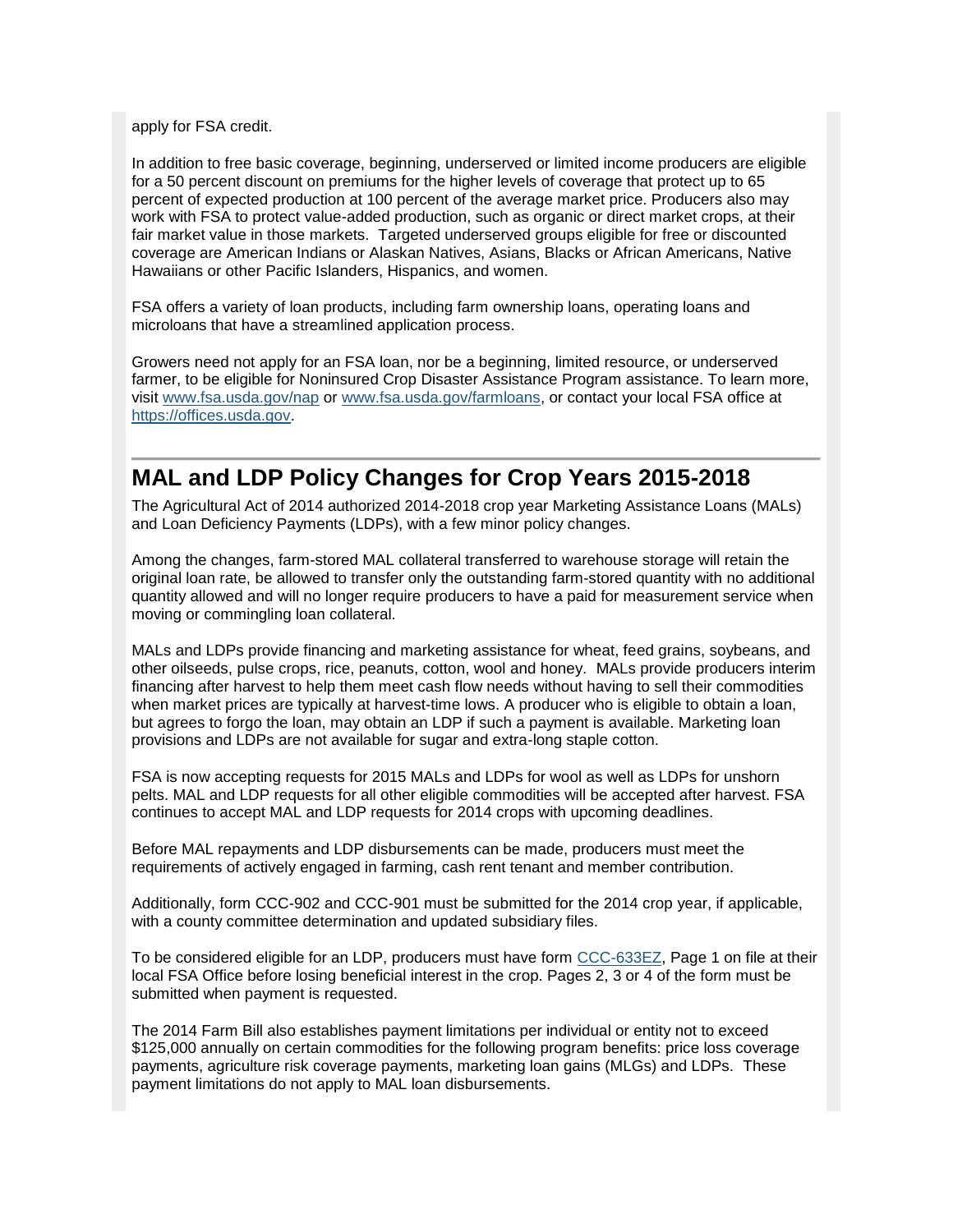Adjusted Gross Income (AGI) provisions were modified by the 2014 Farm Bill, which states that a producer whose total applicable three-year average AGI exceeds \$900,000 is not eligible to receive an MLG or LDP.

For more information and additional eligibility requirements, please visit a nearby USDA Service Center or FSA's website [www.fsa.usda.gov.](http://www.fsa.usda.gov/)

### <span id="page-5-0"></span>**2011, 2012, 2013 and 2014 Average Adjusted Gross Income Compliance Reviews**

The AGI verification and compliance reviews for 2011, 2012, 2013 and 2014 are conducted on producers who the IRS indicated may have exceeded the adjusted gross income limitations described in [7 CFR 1400.500]. Based on this review, producers will receive determinations of eligibility or ineligibility.

If the producer is determined to have exceeded the average AGI limitation of \$900,000, receivables will be established for payments earned directly or indirectly (through an entity) by the producer subject to the \$900,000 limitation. The Georgia FSA Office has begun notifying producers selected for review. If you have any questions about the review process or determinations, please contact Jennifer B. Carter, Agricultural Program Specialist, with the Georgia FSA Office at 706/546-2262. Producers who receive initial debt notification letters may only appeal the amount of the debt to their local FSA office. Adverse determinations become administratively final 30 days from the date of the adverse determination letter and can only be reopened if exceptional circumstances exist that prevented the producer from timely filing the appeal.

#### <span id="page-5-1"></span>**Loans for Targeted Underserved Producers**

FSA has a number of loan programs available to assist applicants to begin or continue in agriculture production. Loans are available for operating type loans and/or to purchase or improve farms or ranches.

While all qualified producers are eligible to apply for these loan programs, FSA has provided priority funding for members of socially disadvantaged applicants.

A socially disadvantaged applicant is one of a group whose members have been subjected to racial, ethnic or gender prejudice because of his or her identity as members of the group without regard to his or her individual qualities.

For purposes of this program, socially disadvantaged groups are women, African Americans, American Indians, Alaskan Natives, Hispanics, Asian Americans and Pacific Islanders.

FSA loans are only available to applicants who meet all the eligibility requirements and are unable to obtain the needed credit elsewhere.

## <span id="page-5-2"></span>**ASKFSA**

Are you looking for answers to your FSA questions? Then ASK FSA at **askfsa.custhelp.com**.

AskFSA is an online resource that helps you easily find information and answers to your FSA questions no matter where you are or what device you use. It is for ALL customers, including underserved farmers and ranchers who wish to be enrolled in FSA loans, farm, and conservation